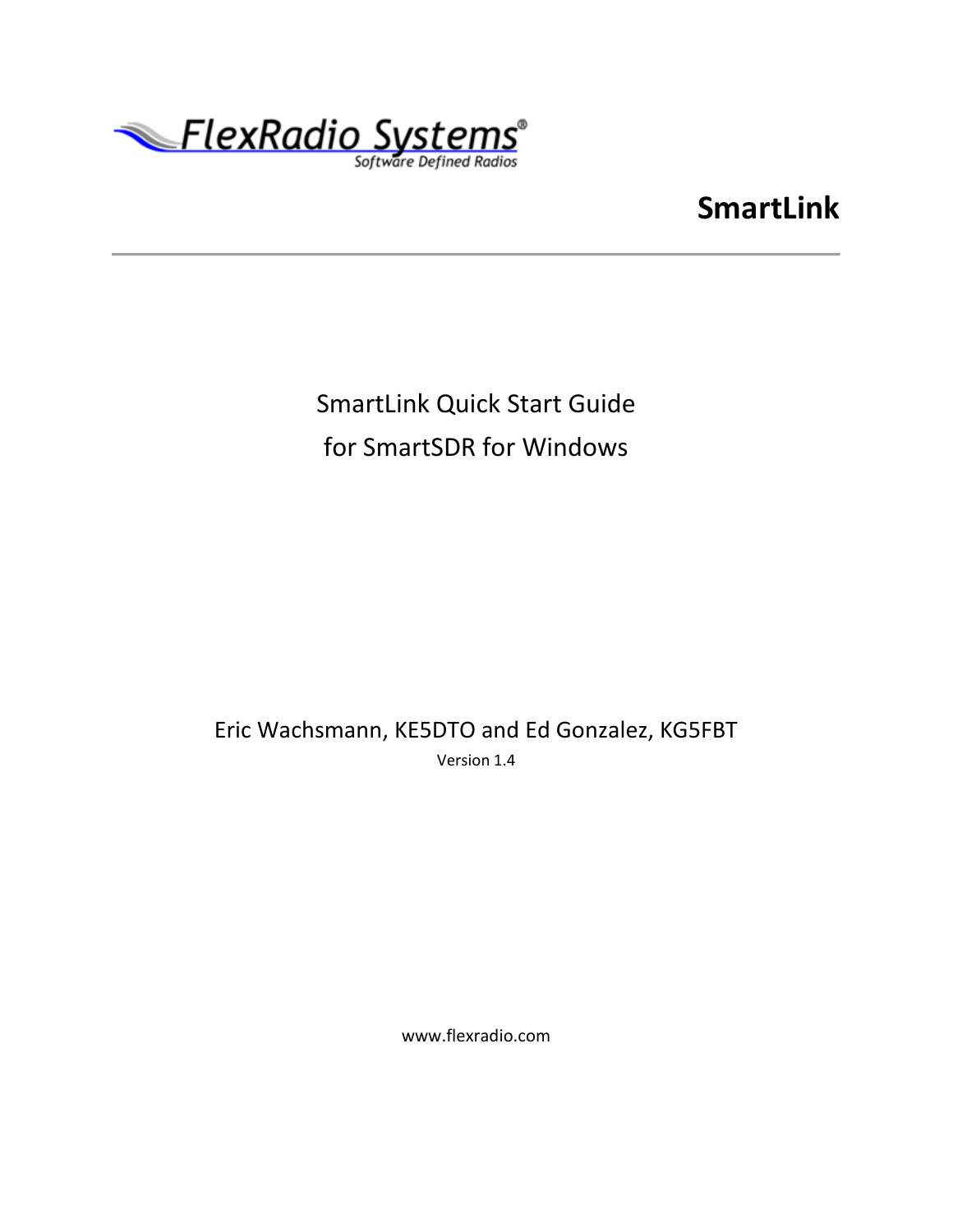### **Contents**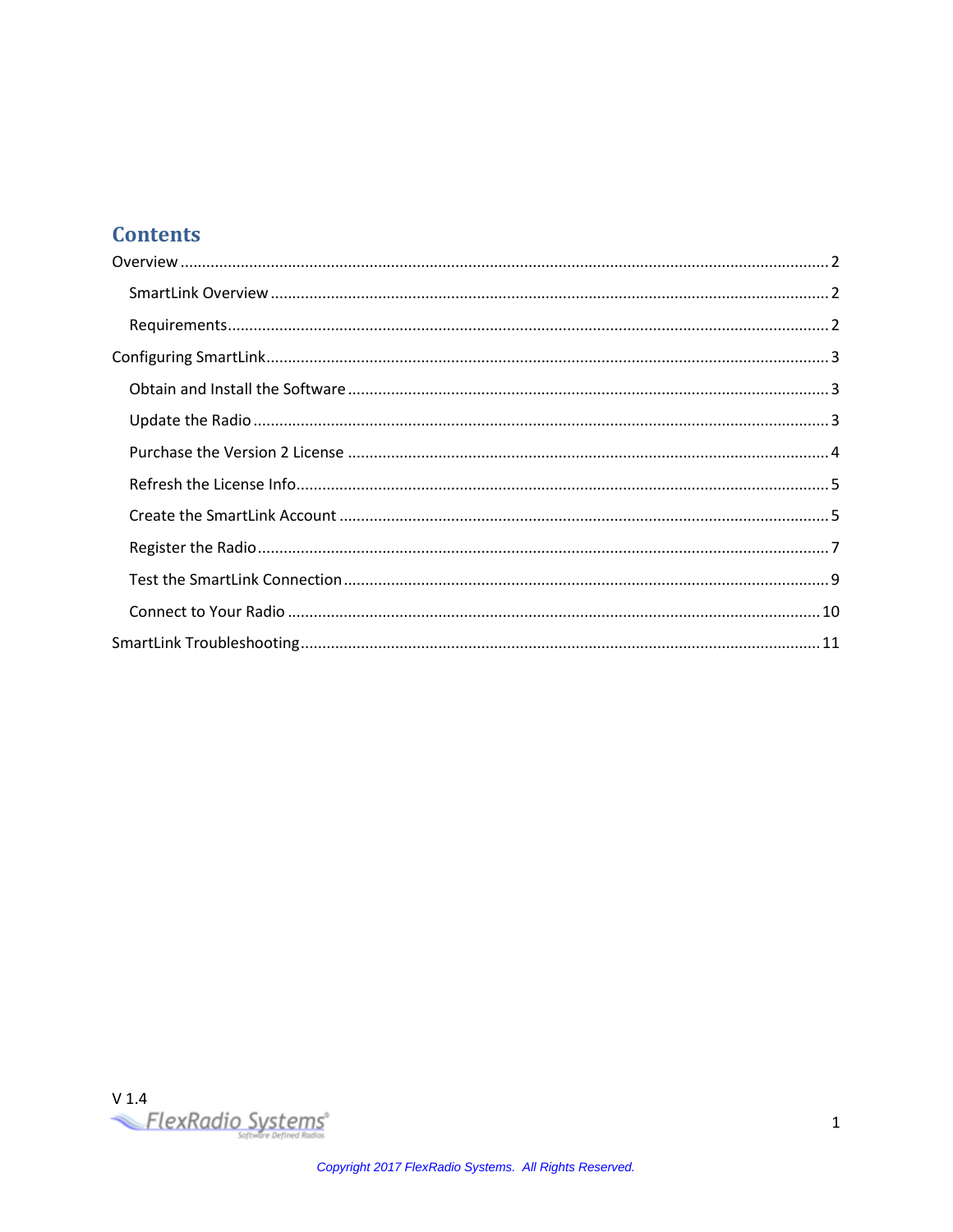### <span id="page-2-0"></span>**Overview**

#### <span id="page-2-1"></span>**SmartLink Overview**

SmartLink™ provides robust and secure remote access to any FLEX-6000 series radio without the complexity of traditional approaches. SmartLink is available starting in SmartSDR version 2.0. It has been designed with three goals in mind: simplicity, security, and performance.

**Simplicity**: For most operators, setting up and using SmartLink will be plug and play. Simply upgrade your radio software to SmartSDR version 2 (or later), create a SmartLink account, register your radio in your SmartLink account and enjoy remote access from anywhere with Internet access.

**Security**: We know that keeping your data and access to your radio secure is of utmost importance. To ensure this, all communication between SmartSDR clients, radios and SmartLink servers is encrypted and authenticated using state of the art techniques.

**Performance**: Our goal is to provide the same level of performance with a SmartSDR SmartLink connection that operators have come to expect from SmartSDR locally.

#### <span id="page-2-2"></span>**Requirements**

SmartLink requires version 2 of the SmartSDR software and setup of your FLEX-6000 series radio in its local area network prior to use. It also requires Internet access to the radio and at least 500 kbps (0.5 Mbps) upload bandwidth on the radio end and 500 kbps (0.5 Mbps) down on the remote end.



**Version 2 of SmartSDR for Windows is licensed software. Most users will need to purchase a license as part of the version 2 installation process. The purchase process is described below. Limited Edition Flex 6000 Signature Series radios and Flex 6000 Signature Series radios purchased on or after May 19, 2017, are already licensed for version 2. No additional license purchase is required for these radios.**

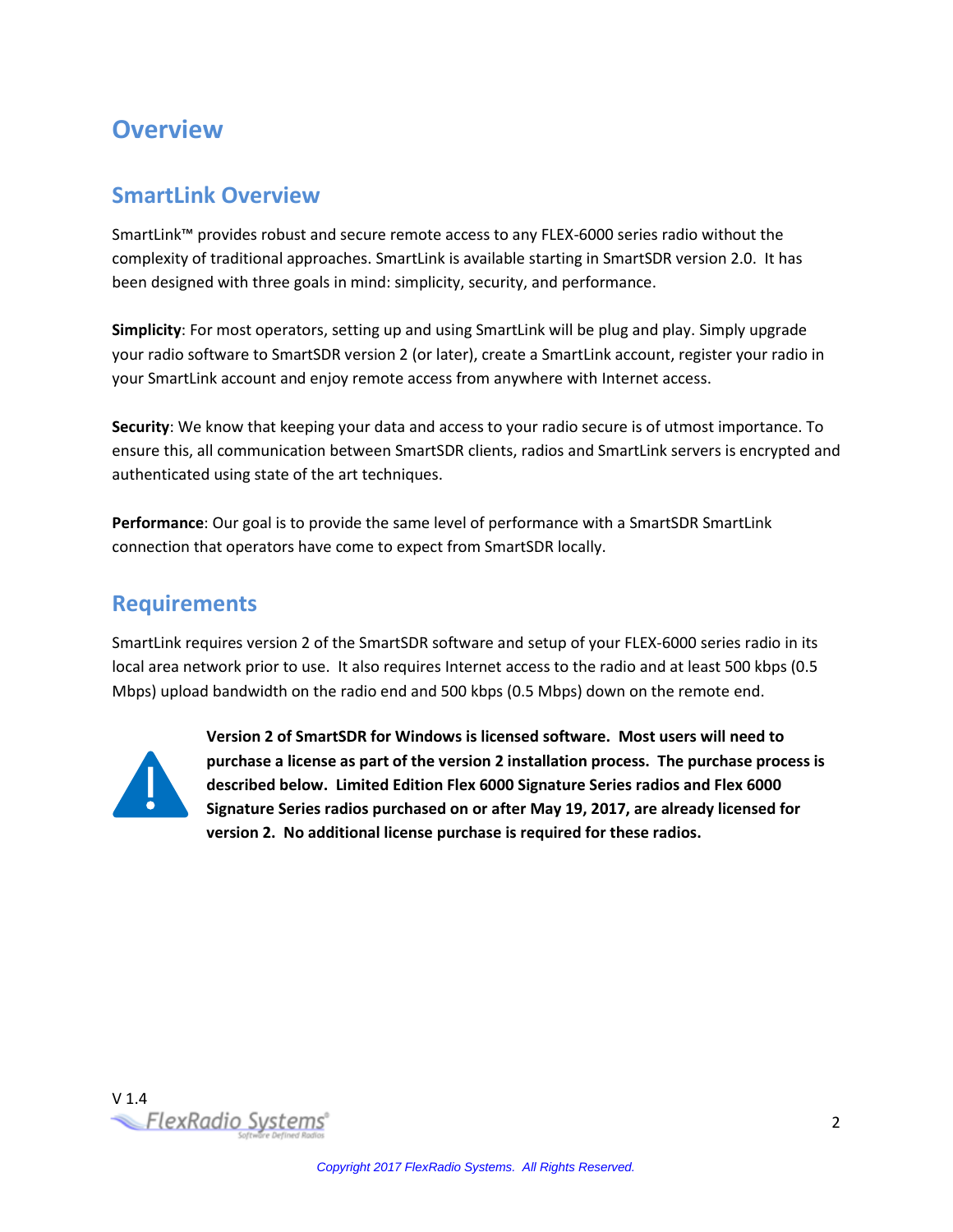# <span id="page-3-0"></span>**Configuring SmartLink**

### <span id="page-3-1"></span>**Obtain and Install the Software**

As you have done with earlier versions of SmartSDR, download the latest version from the FlexRadio Systems web site a[t http://www.flexradio.com.](http://www.flexradio.com/) Install the new version and perform any necessary PC reboots and then launch the new version.

#### <span id="page-3-2"></span>**Update the Radio**

With the new software installed, it is now necessary to update the radio with the new firmware. Start SmartSDR then select the radio in the radio chooser window and press the yellow **Update** button.



**Figure 1 SmartSDR for Windows Radio Chooser - Update**

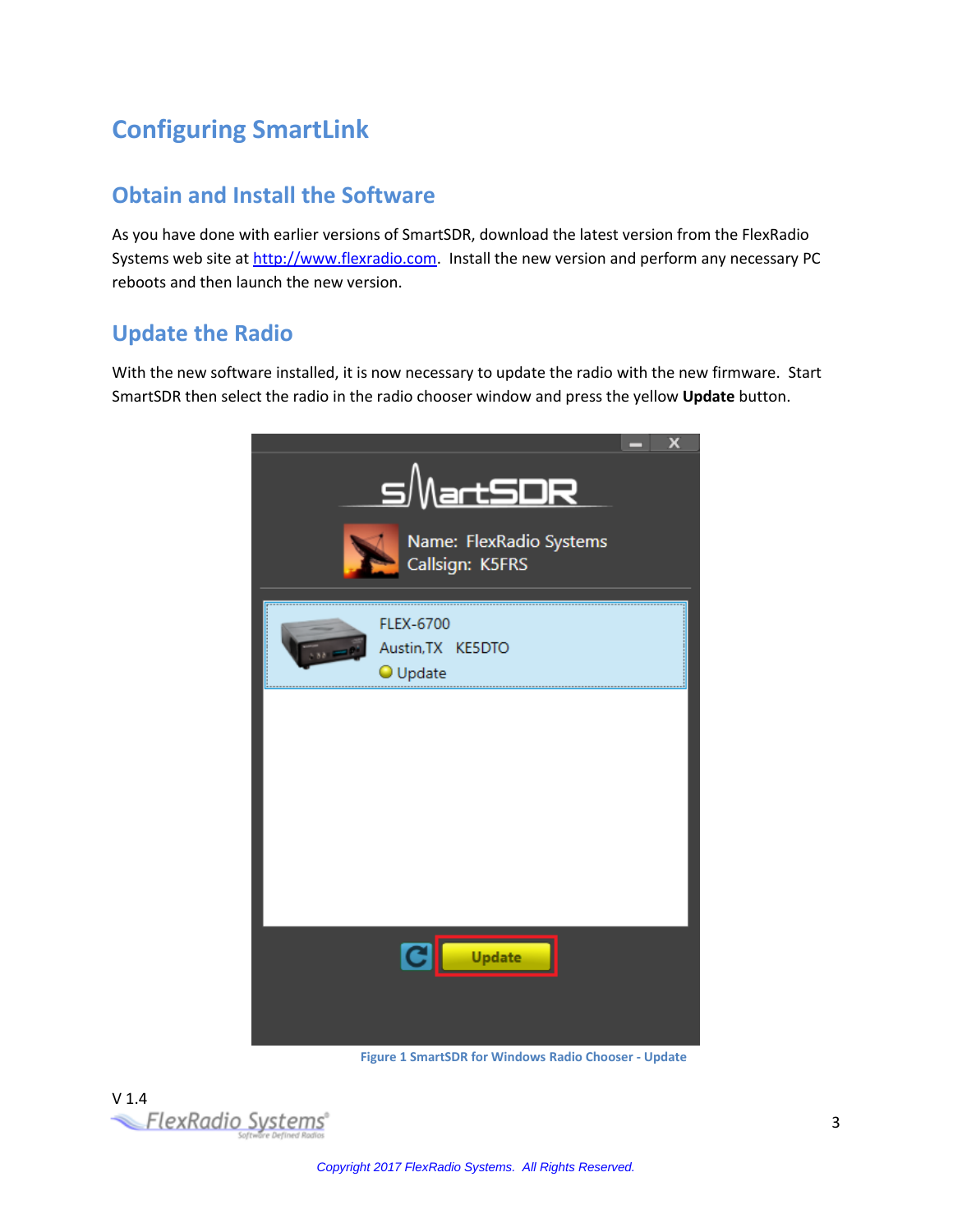### <span id="page-4-0"></span>**Purchase the Version 2 License**

If you need to purchase a license to run Version 2 of SmartSDR for Windows, the radio status will show "License Required" and you will be presented with a **Buy** button that will launch a web browser which will take you through the steps to purchase the license.

Owners of Limited Edition radios or radios purchased with a SmartSDR version 2 license installed will not see the "License Required" indicator. Proceed to **Create [the SmartLink Account](#page-5-1)** on pag[e 5.](#page-5-1)

| <u>s/NartSDR</u><br>Name: FlexRadio Systems<br>Callsign: K5FRS           | x |
|--------------------------------------------------------------------------|---|
| <b>FLEX-6700</b><br>Austin, TX KE5DTO<br>License Required                |   |
|                                                                          |   |
|                                                                          |   |
|                                                                          |   |
| C <br><b>Buy</b><br>Press the refresh button after purchase is complete. |   |

**Figure 2 SmartSDR for Windows Radio Chooser - Buy**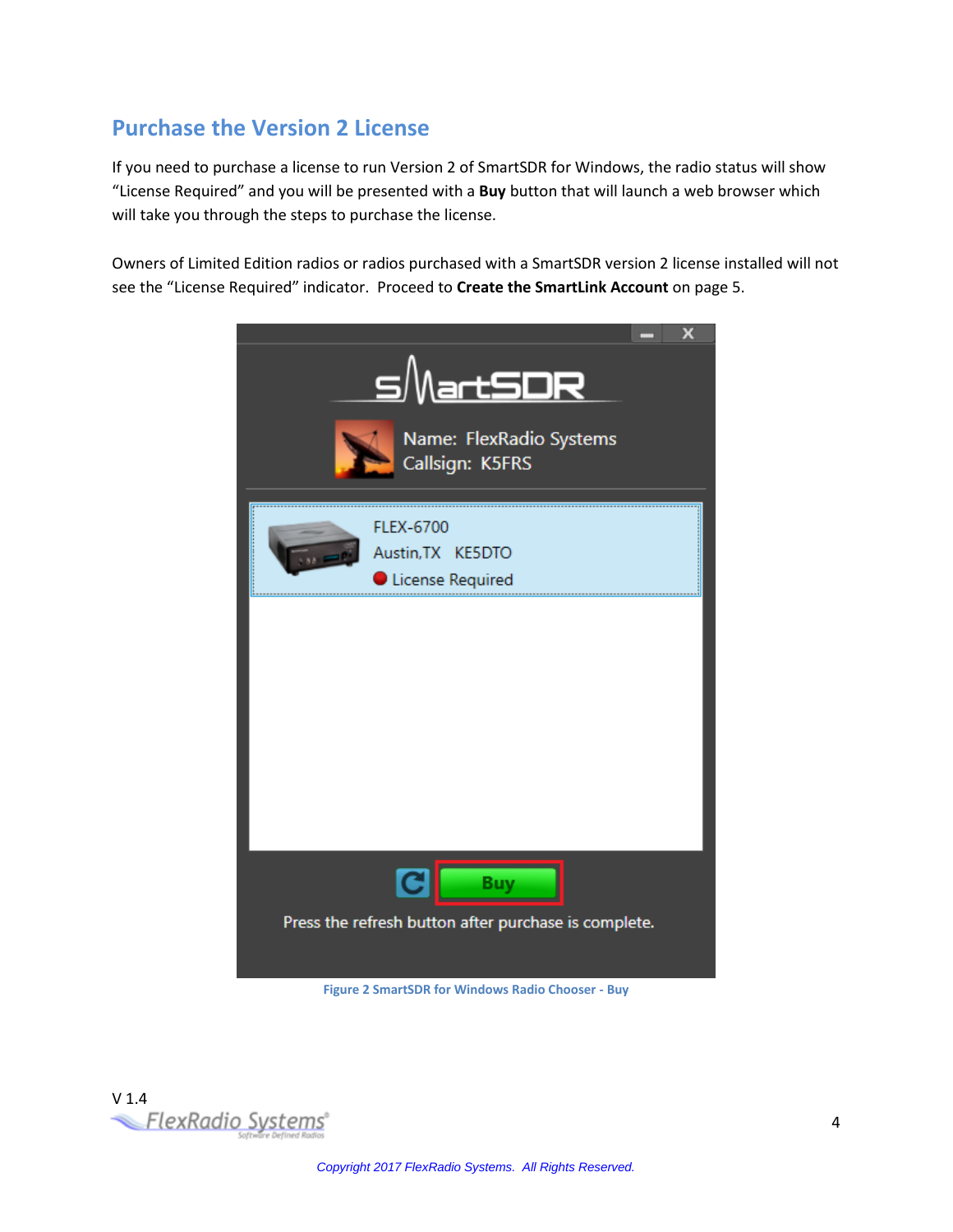### <span id="page-5-0"></span>**Refresh the License Info**

Click the circular refresh button in the radio chooser window to update the license information for the radio. It may take up to a minute after the purchase completes before SmartSDR finds the new license.

#### <span id="page-5-1"></span>**Create the SmartLink Account**

To create your SmartLink account or log into an existing account, click the blue **Log In** button near the top of the radio selection screen.



**Figure 3 SmartSDR for Windows Radio Chooser – Log In**

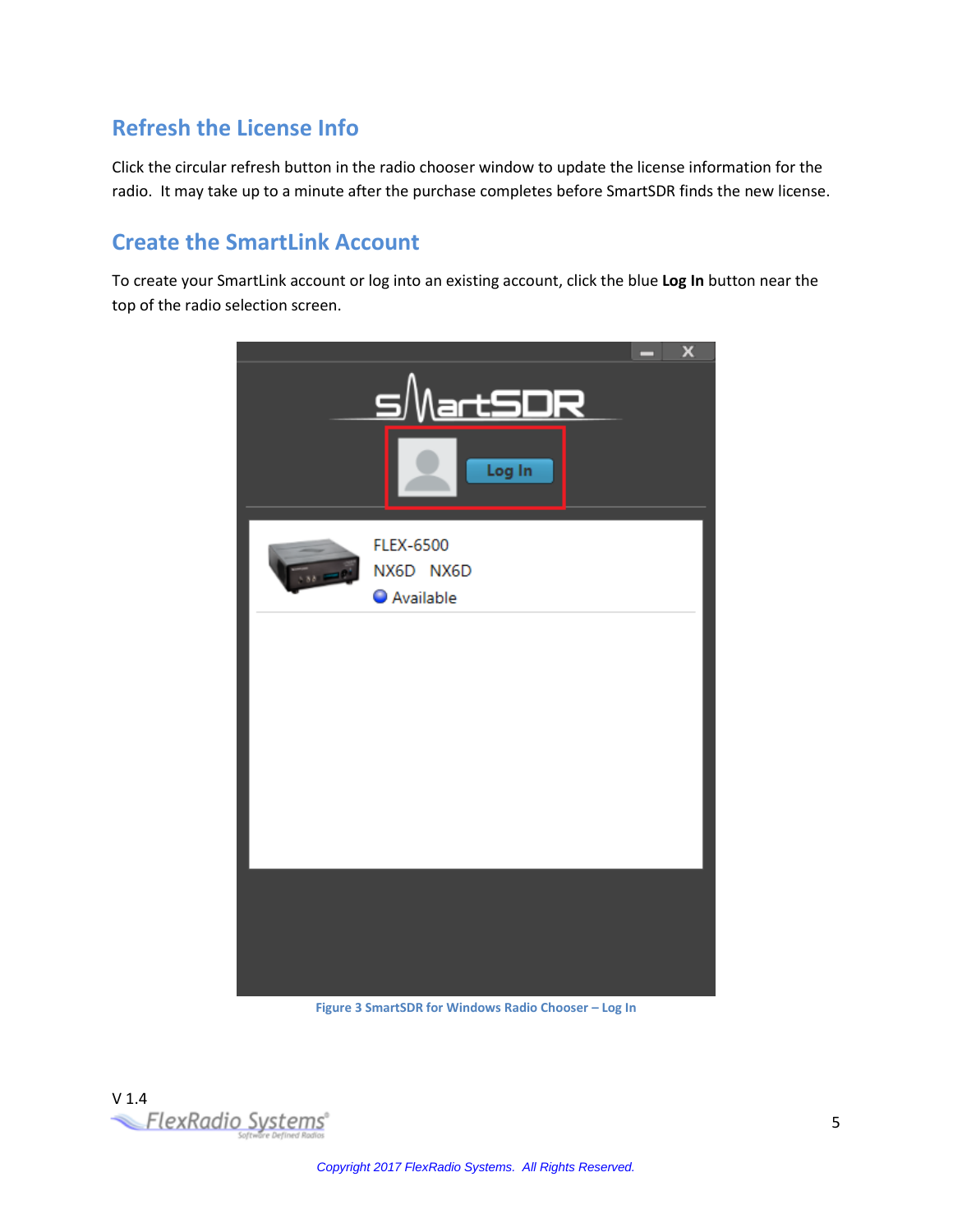The following screen will appear. If you do not have a SmartLink account, click **Sign Up** in the **SmartLink Login** screen to create an account using either an email address and password of your choice or the credentials of an existing **Google** or **Facebook** account. Follow the instructions to create the account, then fill in the Name and Callsign fields and click the **Save** button.

| Cancel               |                                                |         |  |
|----------------------|------------------------------------------------|---------|--|
|                      |                                                |         |  |
|                      |                                                |         |  |
|                      | SmartLink Login                                |         |  |
|                      | Log In                                         | Sign Up |  |
|                      | or<br>$\equiv$<br>$\bigoplus$<br>your password | G       |  |
|                      | Don't remember your password?                  |         |  |
|                      | LOG IN >                                       |         |  |
| Protected with Autho |                                                |         |  |

**Figure 4 SmartLink Login / Sign Up**

If you already have a SmartLink account, click **Log In** in the **SmartLink Login** screen and then either enter your email address and password or click the Facebook or Google button to log in using those systems.

Note that you will remain logged into your SmartLink account until you explicitly log out, even if SmartSDR is restarted.



**Be careful to note which type of credentials you used to create your SmartLink account as you will need to use the same credentials to access your radio from a remote location. Using different credentials may result in your radio not showing up in your connection list when trying to connect from a remote location.**

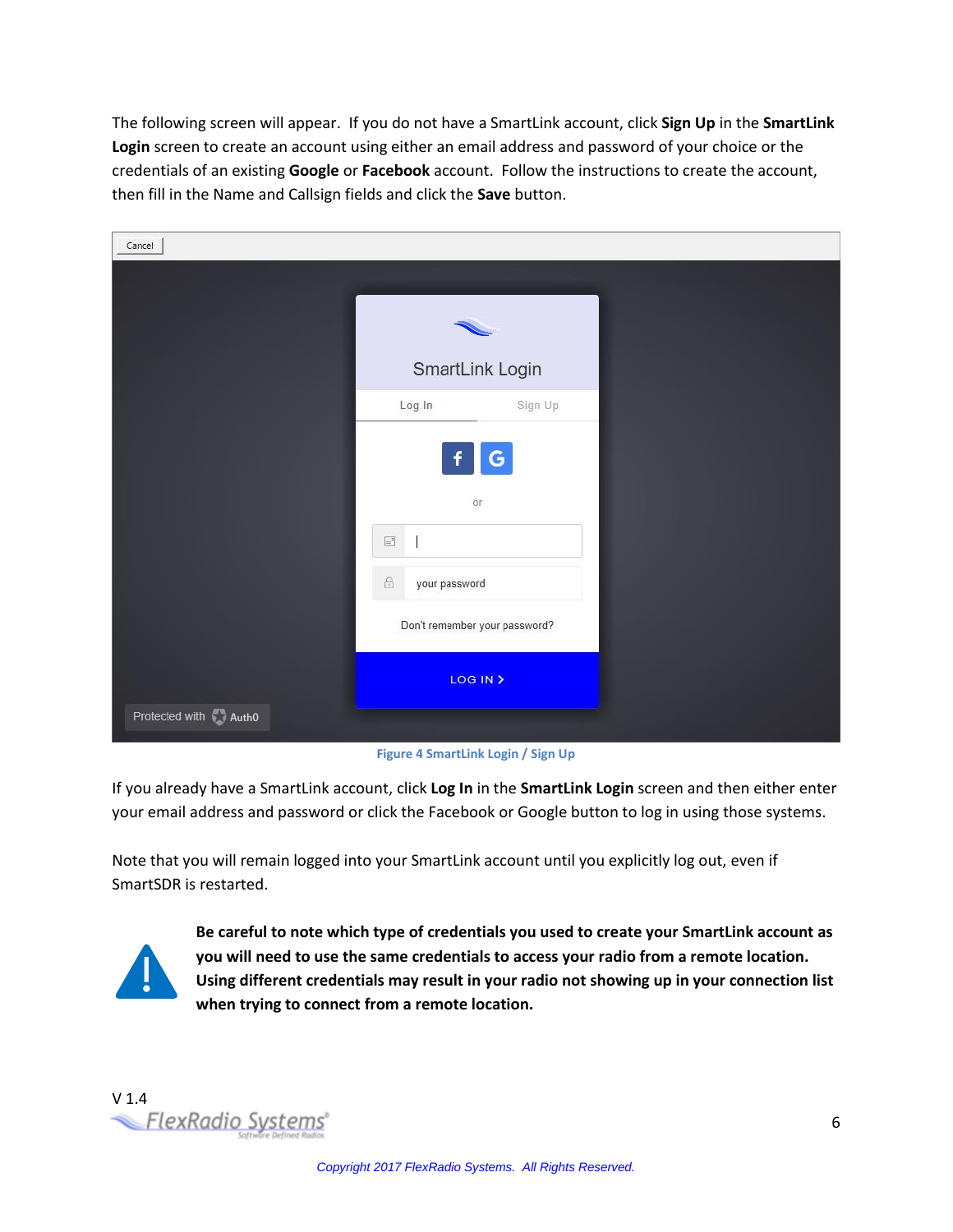### <span id="page-7-0"></span>**Register the Radio**

With the SmartLink account created, it is time to register your radio in your account. Begin by clicking on the radio in the radio chooser. **Connect** and **SmartLink Setup** buttons will appear. Click the **SmartLink Setup** button. The following window should appear. Click the **Register** button below the account details.



**Figure 5 SmartSDR for Windows - Radio Registration**

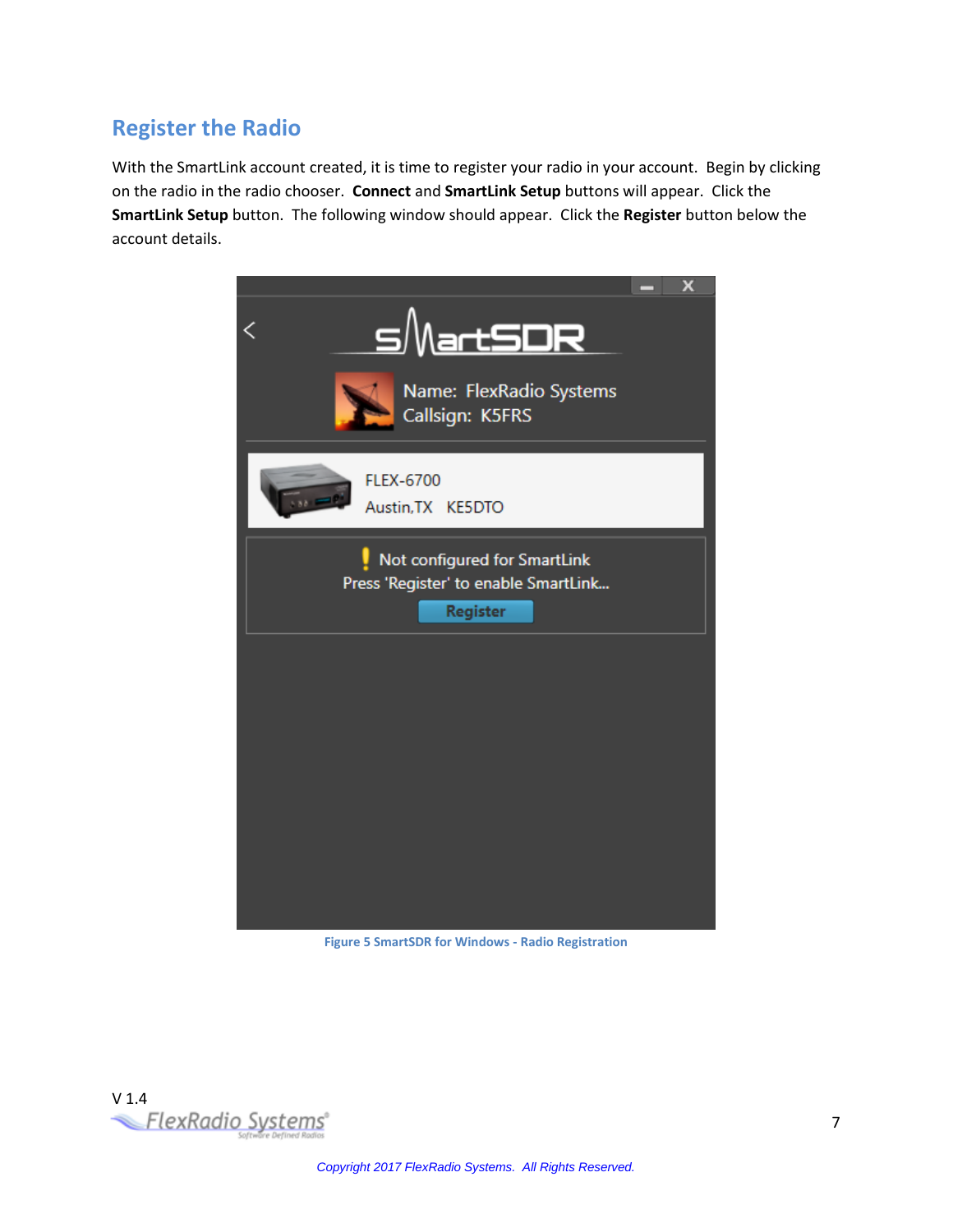After a brief period to establish a secure connection, a prompt to key the radio will be shown.



**Figure 6 SmartSDR for Windows - Radio PTT**

At this point, use a Hand Mic, CW Paddles, or an RCA PTT input to key the radio. This cannot be done via the Maestro MOX button or any remote keying input. This process ensures that you the radio owner, having physical access to the radio, authorize it to be associated with your SmartLink account. Similar measures are required should you need to unregister your radio from the SmartLink account.



**You will not be able to connect to the radio from a remote network until this step is successfully completed**.

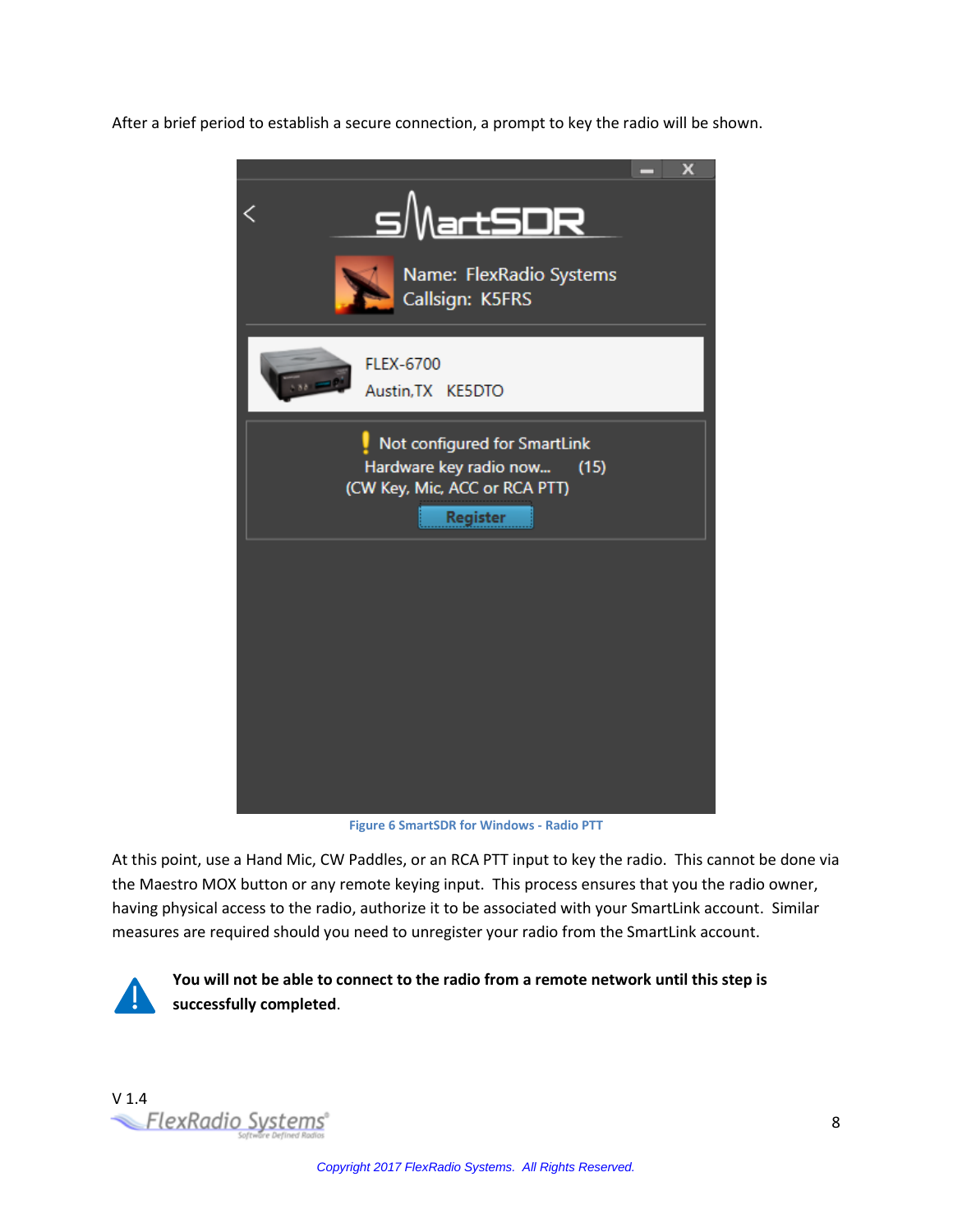When the radio is registered, the display will update to indicate the registered status as shown below.



**Figure 7 SmartSDR for Windows - Radio Registered**

#### <span id="page-9-0"></span>**Test the SmartLink Connection**

At this point, it is a good idea to test the SmartLink connection while you are still local to the radio. Open the **Network Settings** window as shown above and select **Automatic** mode. Click the **Test** button. If the indicator turns green, SmartLink configuration for your radio is complete. Hovering the mouse cursor over the green result indicator will display a test summary.

**Automatic** mode should work for most networks. If it doesn't, it may be necessary to enable UPnP (Universal Plug n Play) on your network or to manually forward ports in your router. See **[SmartLink](#page-11-0)  [Troubleshooting](#page-11-0)** on page [11](#page-11-0) for details about these procedures and for resolving **Test** button failures.

v 1.4<br>FlexRadio Systems<sup>®</sup>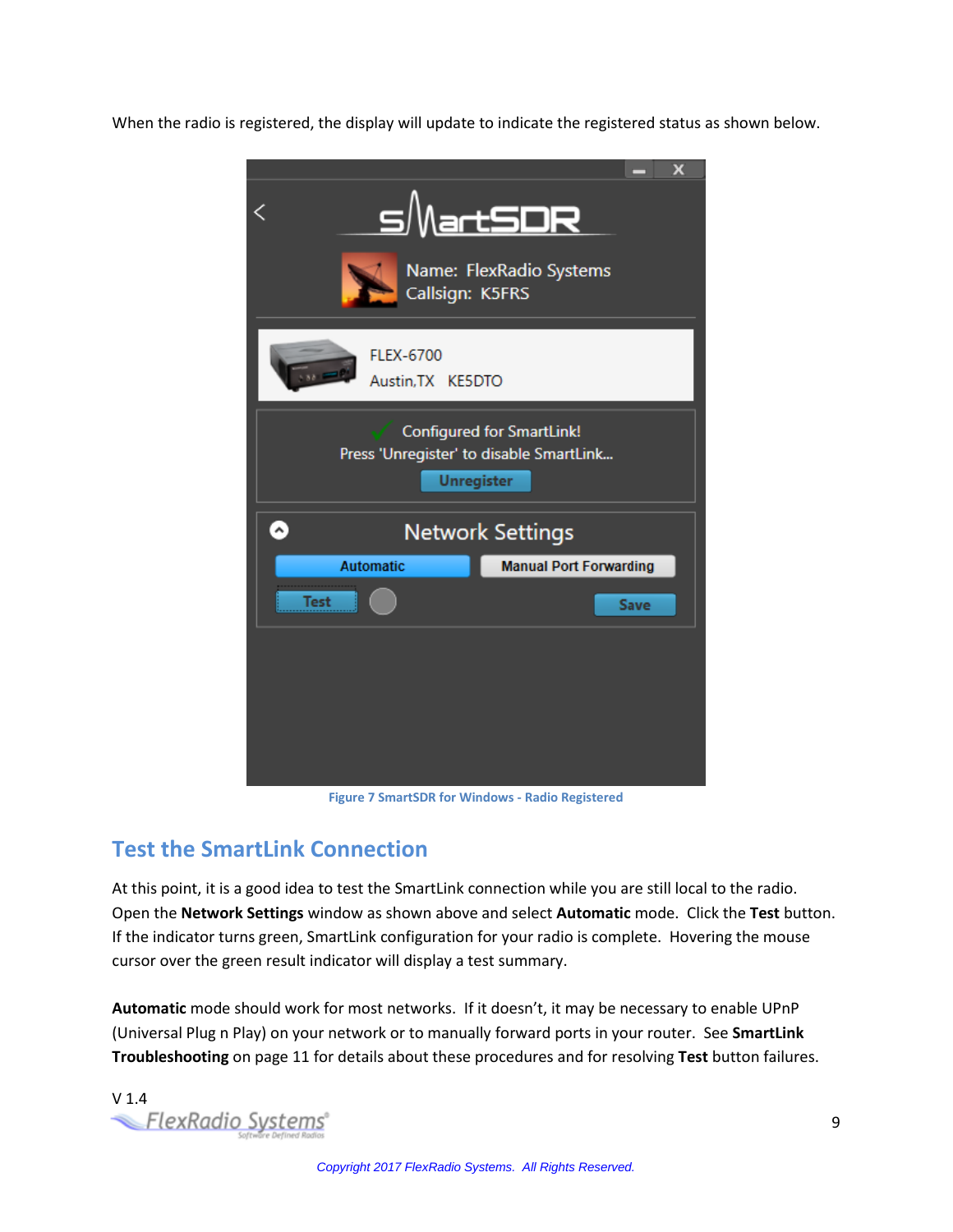### <span id="page-10-0"></span>**Connect to Your Radio**

Now that your radio is registered in SmartLink and your connection is verified, connecting to your radio can be done from any client that supports SmartLink including SmartSDR for Windows, Maestro, and SmartSDR for iOS from anywhere in the world, through an Internet connection. At the remote location make sure to sign into SmartLink using the same credentials you used to create your SmartLink account and to register your radio. A blue SmartLink icon will show up on any radio to which you have access through SmartLink.



**Note that local connections do not utilize the SmartLink server, but instead connect directly to the radio as in earlier versions of SmartSDR. When connecting to a radio through a local connection, the blue SmartLink icon will not appear in the SmartSDR display.**

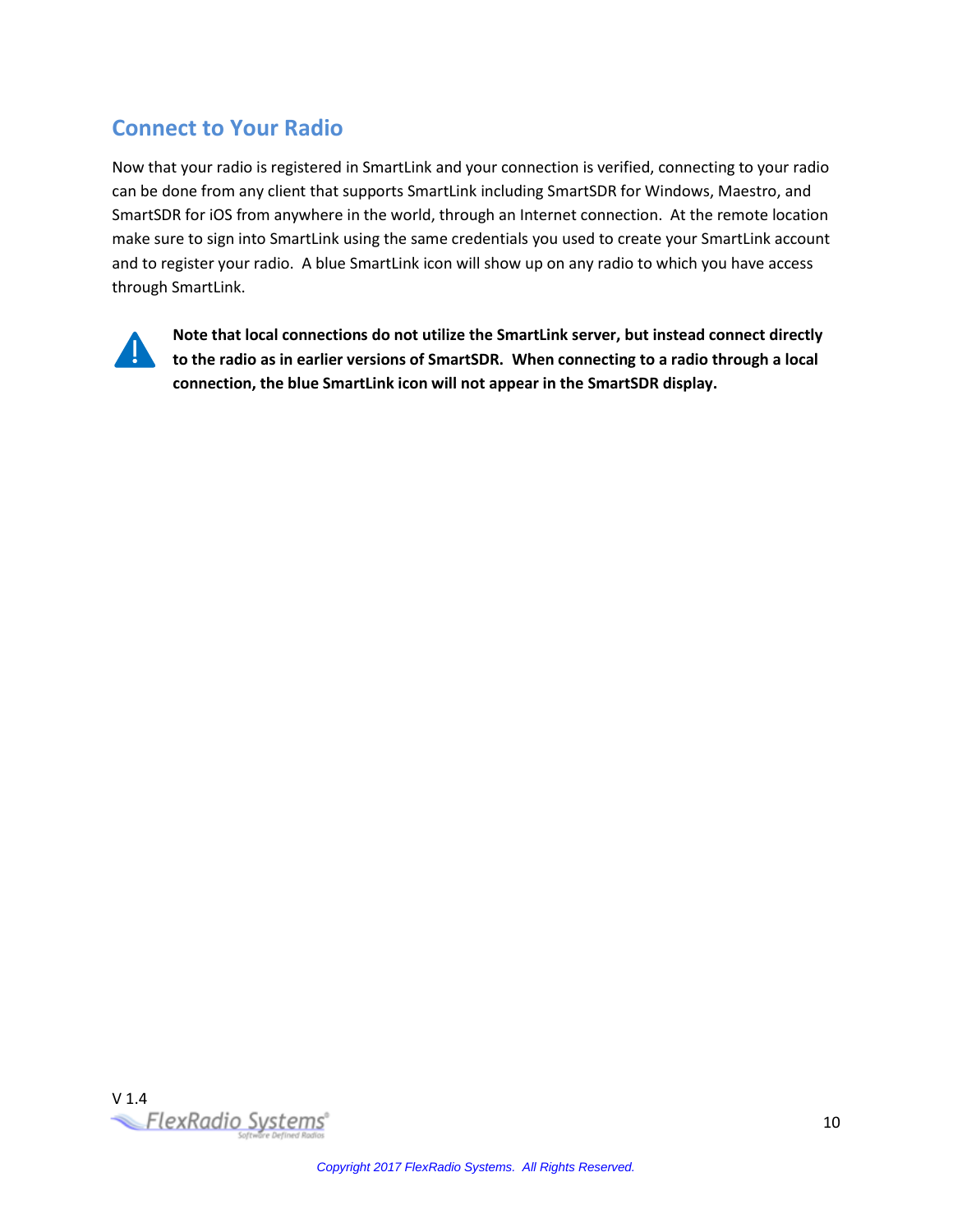## <span id="page-11-0"></span>**SmartLink Troubleshooting**

#### **I'm trying to connect to my radio from a remote location. Where is my radio? I don't see it in my list.** Here are some things to consider:

- Is the radio powered up?
- Does the radio have an Internet connection that is functioning?
- Do you have a functioning Internet connection at the remote location?
- Did you Log In to SmartLink at the remote location with the same account that you used to register your radio?

#### **My radio shows up in the list, but when I try to connect, it doesn't work.**

The first step in diagnosing a remote connection problem is to run the test included in the SmartLink Setup -> Network Settings screen. See **[Test the SmartLink Connection](#page-9-0)** on page [9.](#page-9-0) If the test passes (green), there shouldn't be a problem connecting to the radio.

#### **I purchased a license, but it doesn't show up in the radio.**

If you have SmartSDR Version 2 running on your computer and your radio, and you purchased or are entitled to a Version 2 license but you continue to see the "License Required" message, this issue cannot be resolved by reinstalling any software.

A common cause of this problem is isolation of the radio from the Internet. The radio must be able to contact the SmartLink server through the Internet to find and install the license. This step is done by the radio's firmware, not by the SmartSDR software running in a computer or in Maestro. The most common reason for the radio being isolated from the Internet is connecting the radio directly to the computer running SmartSDR with an ethernet wire. This configuration creates a "link-local" connection between the computer and the radio, which works fine for everyday use by SmartSDR, but it does not support Internet communication for the radio. The radio will not be able to connect to the SmartLink server and install the license.

A simple solution is to disconnect the radio from the computer and reconnect the radio's ethernet wire directly to the local area network (LAN) router. Turn the radio on, and leave it for a minute, turn it off and return the radio to its original location and wiring. The license should be installed.

If attaching the radio directly to the LAN is not a practical solution, and if the computer is connected to the Internet through a second network interface (usually a Wi-Fi connection to the LAN) another solution is to bridge the two network interfaces together in the computer so that the radio becomes part of the LAN. Instructions for doing this can be found at this [HelpDesk Article.](https://helpdesk.flexradio.com/hc/en-us/articles/115003741486-Enabling-Network-Bridging-for-Link-Local-direct-connected-FLEX-6000s) After making the changes described in the article and rebooting the computer and the radio, the radio should find and install the license within a few minutes.

v 1.4<br>FlexRadio Systems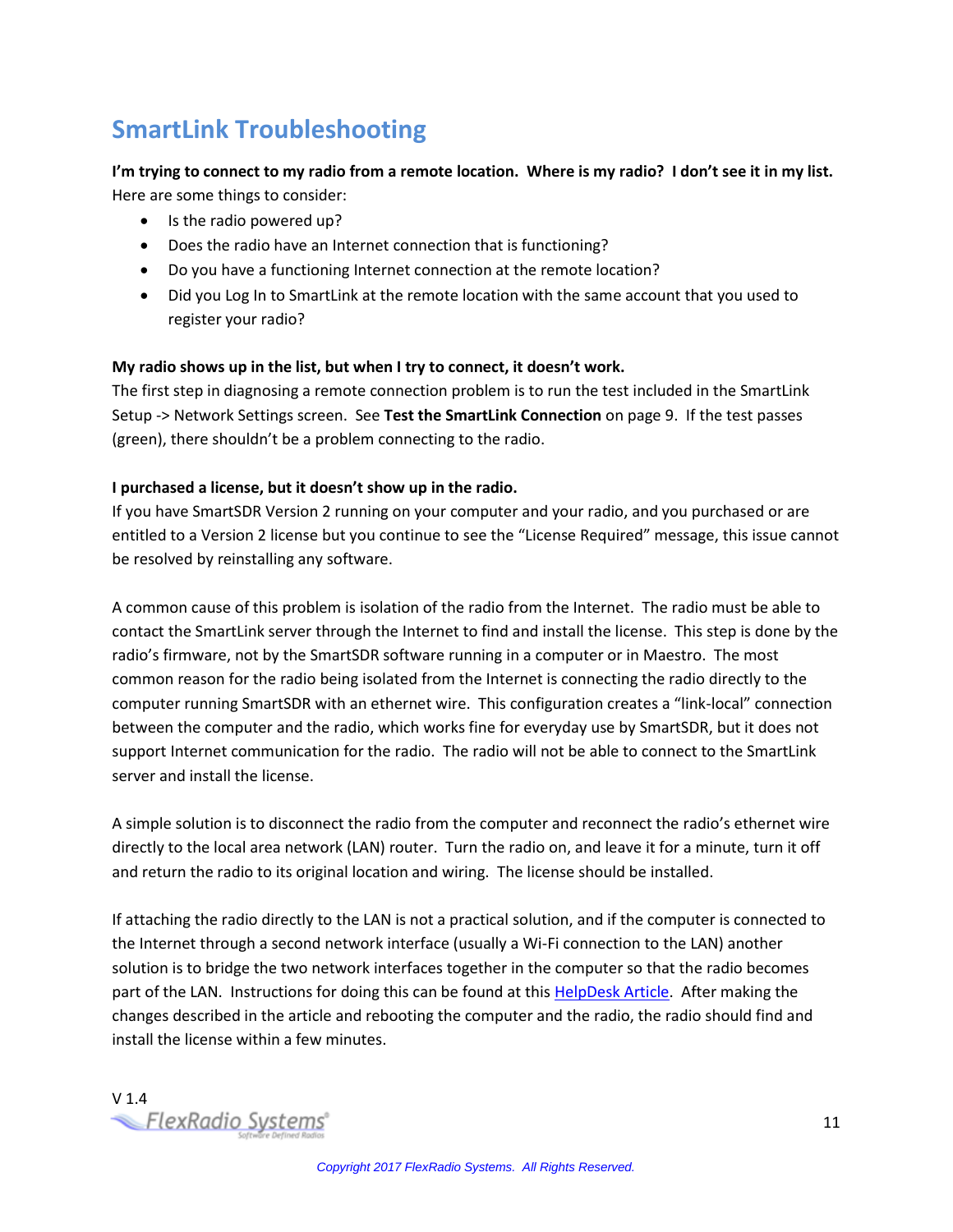If these suggestions don't solve the problem, open a HelpDesk support ticket, as described below.

#### **Running the Network Settings Test, I do not get a green response.**

A yellow test result means that a remote connection might work depending on the configuration of the network at the remote end. Remote connections may work from some locations and not others. A red test result means that the connection will not work with the current configuration on the radio network. Hover the mouse cursor over the red result indicator to open a window containing details about the test failure. These details may help you to understand how to correct the problem. Take note of the details in case you need to open a Help Desk support ticket, as described at the end of this section.

To avoid connection issues and obtain a good test result (green), enable UPnP (Universal Plug n Play) on your router if it is supported or use the Manual Port Forwarding option (see below).

**My router doesn't support UPnP. How can I setup my radio to reliably connect to remote clients?** For a reliable connection without UPnP, you will need to use Manual Port Forwarding. To use Manual Port Forwarding, you will need to pick one TCP port number (e.g. 4994) and one UDP port number (e.g. 4993) for SmartLink to use. Referring to **[Register the Radio](#page-7-0)** starting on page [7](#page-7-0) go to the **Network Settings** screen. Select **Manual Port Forwarding** then enter the port numbers you have chosen in the TCP and UDP Port fields. Click the **Save** button. The remainder of this procedure is done to the configuration settings of your router. Details for setting up port forwarding on a wide variety of routers is beyond the scope of this document, but this document, [https://helpdesk.flexradio.com/hc/en](https://helpdesk.flexradio.com/hc/en-us/articles/115003365503-What-is-Port-Forwarding-and-How-do-you-do-it)[us/articles/115003365503-What-is-Port-Forwarding-and-How-do-you-do-it,](https://helpdesk.flexradio.com/hc/en-us/articles/115003365503-What-is-Port-Forwarding-and-How-do-you-do-it) should provide a good starting point. In addition to port forwarding, your radio should be assigned a Static DHCP address by the router to avoid occasional breaks in the SmartLink connection caused by changes to the radio's IP address.

#### **When I use public Wi-Fi, sometimes my Panadapter hangs or my audio has gaps in it. How do I fix this?**

As a network application, SmartLink can only perform as well as the networks to which it is connected. This means that even if your radio's Internet connection is good, connecting to it from a marginal network can impact your performance. Use the Network Health indicator on the Maestro main screen to learn if the network is the problem. As an aside, testing with 3G and LTE cell phone connection hotspots has fared well.

#### **I'm still stuck. What can I do?**

If you are unable to resolve your issue, please contact FlexRadio Systems technical support by opening a HelpDesk support ticket on-line at [https://helpdesk.flexradio.com/.](https://helpdesk.flexradio.com/) For details on how to submit a HelpDesk support ticket, please refer to the following URL[: https://helpdesk.flexradio.com/hc/en](https://helpdesk.flexradio.com/hc/en-us/articles/202118688-How-to-Submit-a-Request-for-Technical-Support)[us/articles/202118688-How-to-Submit-a-Request-for-Technical-Support.](https://helpdesk.flexradio.com/hc/en-us/articles/202118688-How-to-Submit-a-Request-for-Technical-Support)

v 1.4<br>FlexRadio Systems<sup>®</sup>